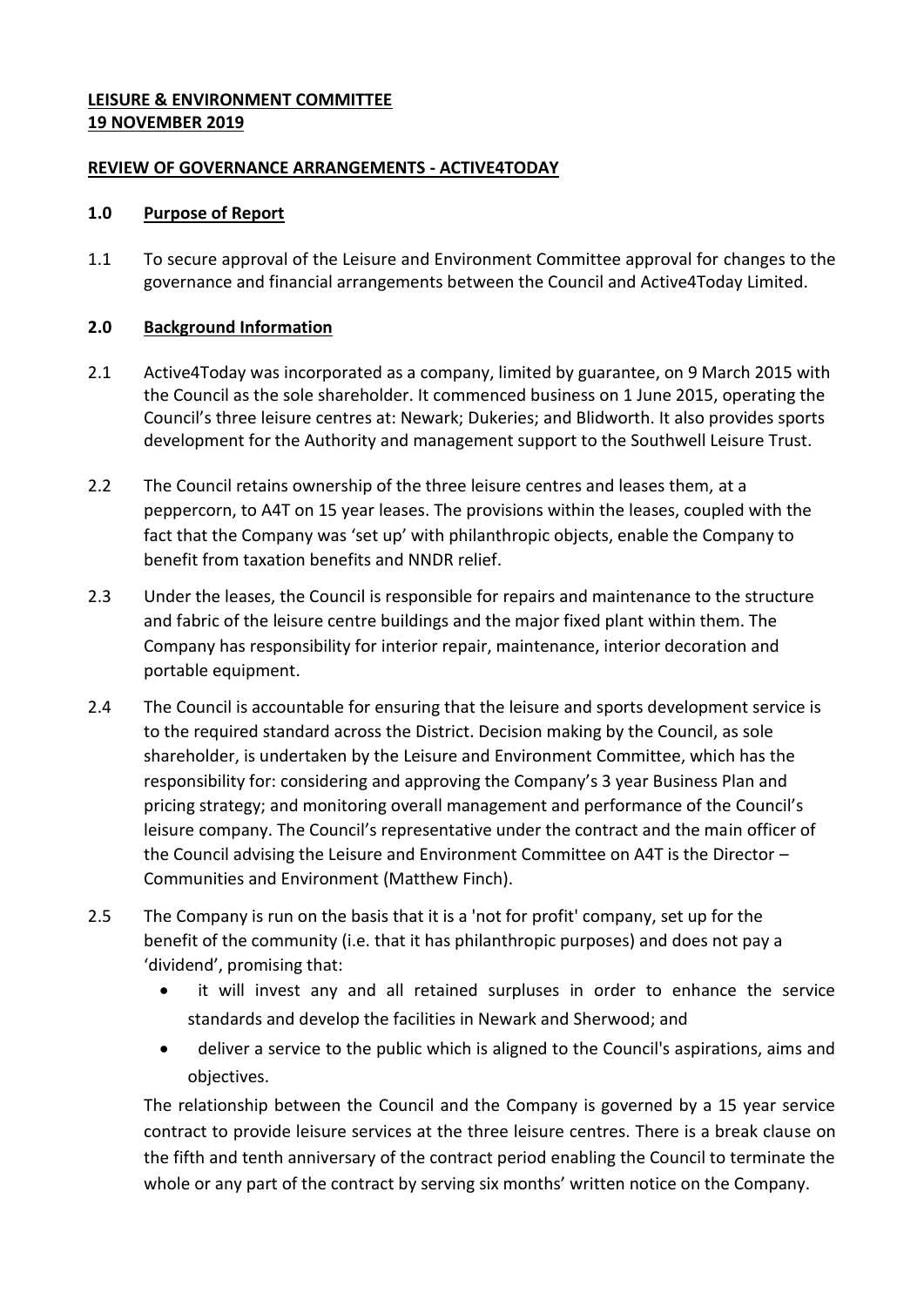2.6 The Company is into its  $5<sup>th</sup>$  year of operation and has built up a credible track record in delivering its services, with surpluses that exceed the projected returns under its original approved Business Plan. It has built up healthy reserves of £400k.

## **3.0 Governance Issues**

### **Governance Agreement**

- 3.1 There are various provisions contained within the Company's Articles that cover the balance of control and decision-making between the Council and the Company, for example the Council's reserve power to act by special resolution to direct the directors. However, there is no 'parallel' Governance Agreement between the Council and the Company similar to that which the Council has with Arkwood Developments Limited. This is a discrete document (separate from the Company's Articles), which covers in one place: the business plan; matters reserved to the Council for decision; accounting and financial provision; information; scrutiny and accountability. This is in contrast to the position with A4T, where the equivalent provisions are scattered between the Articles and the Service Contract.
- 3.2 Therefore, from a governance perspective there is a gap between the 'high level' requirements of the Company's Articles, and the commissioning role that the Council plays under the Service Contract. It would be good practice to have in place a governance agreement (which is like a shareholder's agreement) to plug this gap. The version for Arkwood is very clear and simple – and could be adopted without much further adaptation, save for recognising the different nature of the business of the Company and that fact that it is a company limited by guarantee. It would also include other provisions that would secure greater transparency between the Council and the Company and reinforce the Council's role as shareholder. These include the ability of the Council to have a representative (who would not be a director of the Company) to attend the Company's board meetings as an observer, and a requirement for the Company to provide full management accounts and financial forecasts to the Council etc. This is something that the Council has in place for both Arkwood and Newark and Sherwood Homes.

## **Elected Members and Officers as Directors**

- 3.3 Directors are appointed by the Council by mea/ns of an ordinary resolution, and currently the Board comprises of:
	- 2 council officer directors, (CEO and the Deputy CEO & S151 Officer);
	- 3 member directors (Cllrs David Lloyd, Scott Carlton, & Mathew Skinner), and
	- Managing Director of the Company (non-voting Director).

 N.B. The Articles provide that there must be at least one director and a maximum of seven.

3.4 The general legal view is that it is easier to manage potential conflicts of interests with officer directors than it is with elected member directors. The Council and the officer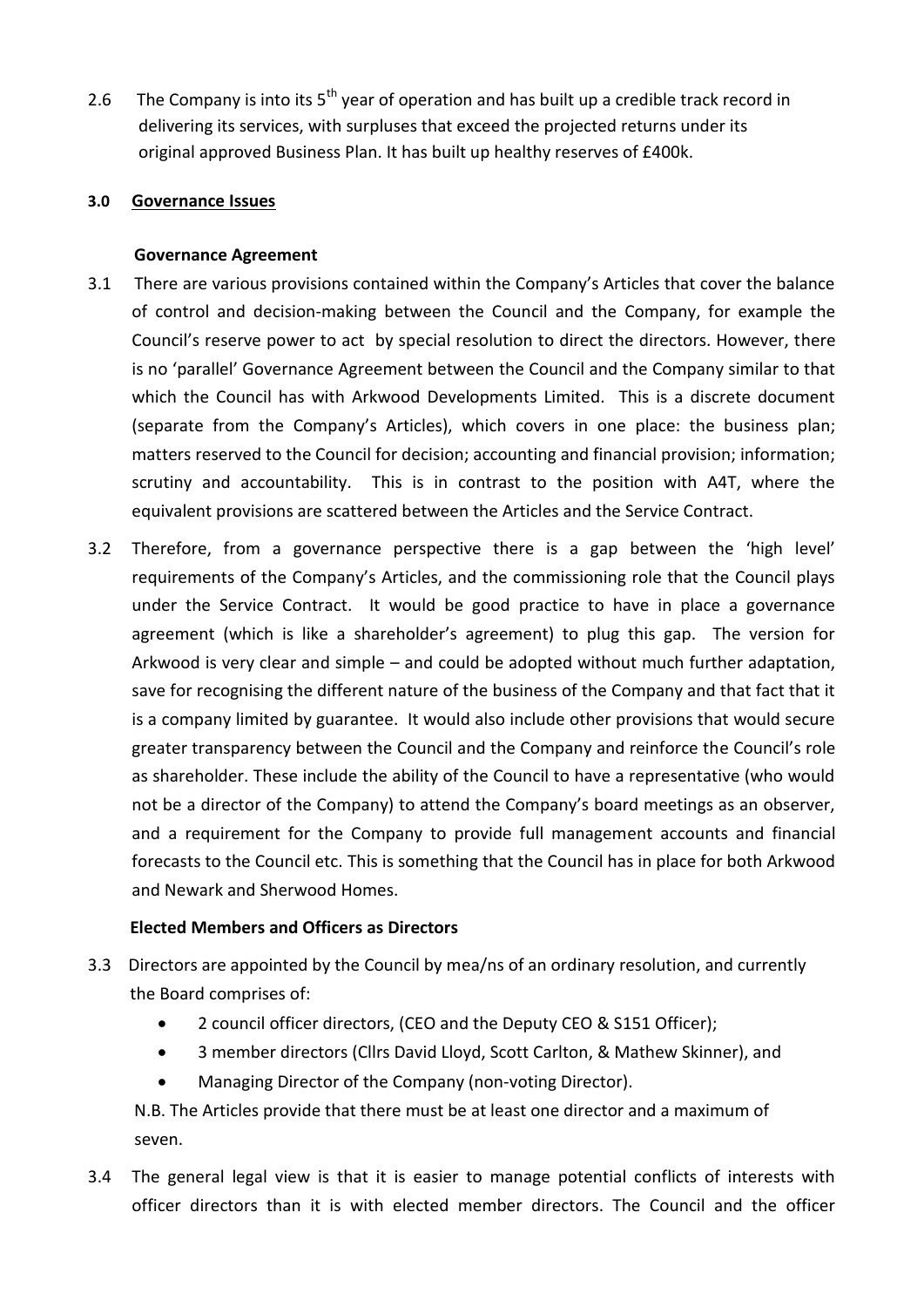concerned can amend the employment contract in question to say that the Council has asked the officer to be a director and that when the officer director is acting in that capacity they are to put the interests of the company first.

- 3.5 It follows that the officer director should not then be involved in any Council decision making relating to A4T – whether making decisions or acting as an officer to advise those making decisions.
- 3.6 However, elected members are unable to allow any of their duties (whether to the Council or the Company) to prevail over the other. External legal advice given both at the time the company was set up and more recently is that elected members' involvement is usually best achieved through the shareholder function. This allows elected members to focus on the strategic and oversight decision making in respect of the company and eliminates the potential conflict issue.
- 3.7 As with officer directors, an elected member director should not be involved in the member/shareholder decision making undertaken by the Council. Therefore, if a member director is also a member of the L & E Committee, when an A4T matter arises they would need to declare an interest and not take part in the meeting when that matter is being decided.
- 3.8 The choice of which officers and/or elected members should be appointed as directors is important - to plan against conflicts arising. It is inadvisable to have both the Chief Executive and the Deputy Chief Executive on the Board as this takes both of them out of decision making on the part of the Council when A4T matters are being considered or formulated by officers.

#### **Non-voting directors**

- 3.9 Recent external legal advice has highlighted the unusual nature of having directors on the board with no voting rights. The general position in company law is that all directors are able to participate and vote in director decision making unless the law expressly prohibits it, for instance where a conflict of interest arises. It is most unusual to come across a position where a director does not have a vote at all. This is because any director taking on a role with no ability to vote is placed in a very difficult position. As a director they are subject to a number of statutory, fiduciary and equitable duties to the company. The most serious – in terms of likely liabilities - relates to wrongful trading. A director without a vote would be significantly hampered in complying with their duties and might be placed in breach of them against their will notwithstanding that they might have protested to the voting directors.
- 3.10 There is nothing in the *Teckal* requirements that would prohibit directors (who are not council officers or elected members) being appointed with a vote. The Company's decisionmaking arrangements still effectively remain under the Council's control. If the decision is made to alter the position regarding the 'non-voting' status of the Managing Director, the Articles will need to be amended to allow for this as they currently prohibit directors, who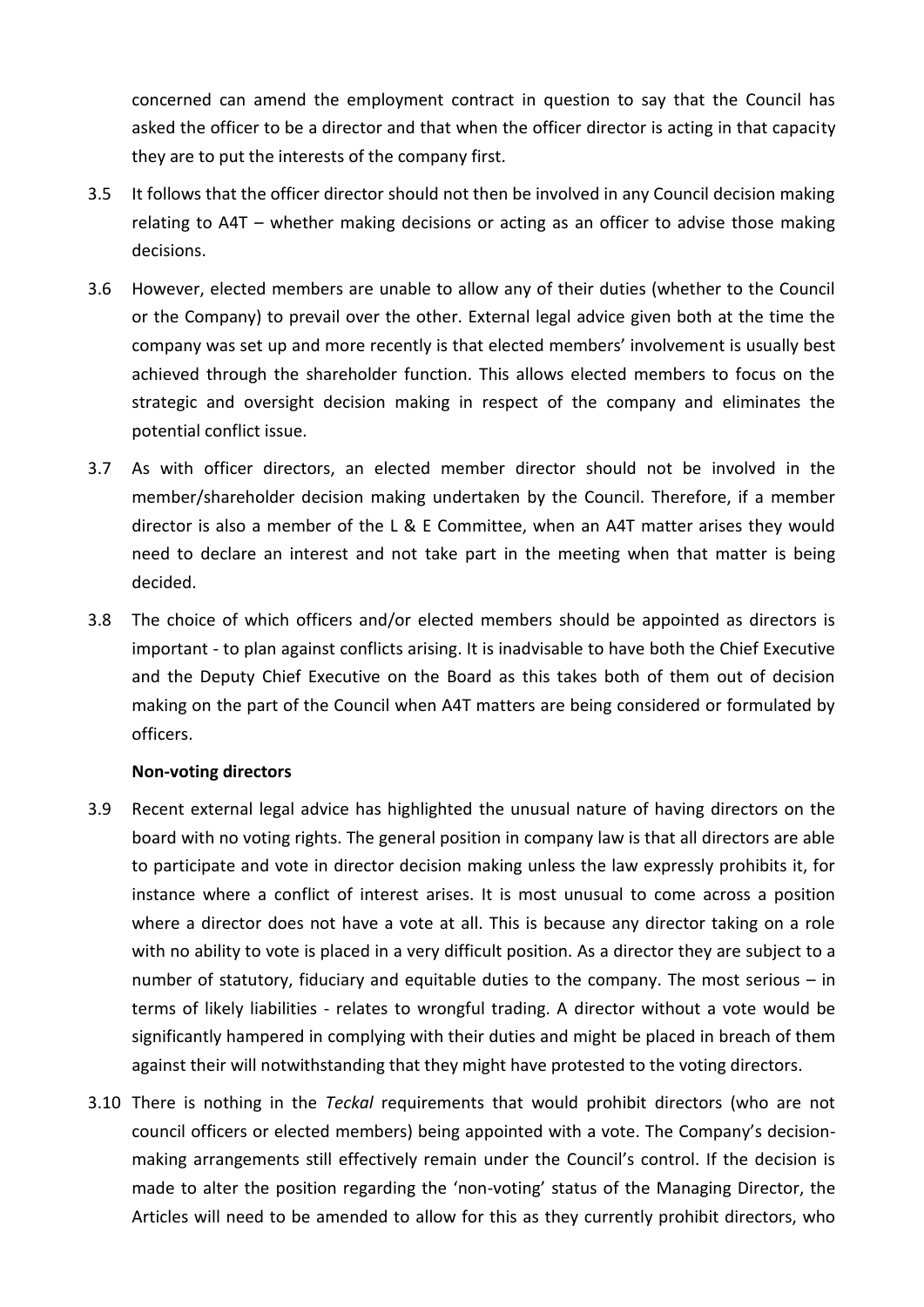are not officers or elected members, being appointed with a vote. This would also then make it easier to appoint other non-executive directors to the Board who bring a particular expertise to the Company as it continues to develop. These directors would bring a different perspective when considering how the business of A4T operates.

3.11 If giving a vote to non-officers/elected members is not something the Council wishes to consider then it might be appropriate to consider whether the Managing Director should be a director at all, but instead be the senior employee of the Company and attend the directors' meetings as an observer.

#### **4.0 The Service Contract**

- 4.1 The Contract between A4T and the Council is a public services concession contract. It provides that the Council make a payment to the Company at the beginning of each financial year to cover all the services provided. It then provides two mechanisms (one in-year and one at end of year) by which any 'surpluses' generated by the Company are shared between the two parties. This creates 'supplies' that generate VAT charges both ways. In practice over the five years since the establishment of the Company, and with the knowledge of the Council, rather than the sharing of surpluses - these have been utilised instead by the Company to generate healthy reserves to provide cover for its long-term sustainability as the operation of the Council Leisure Centres.
- 4.2 Now that the Company has generated a good balance sheet, and bearing in mind that in practice the Council has provided working capital and enabled strong cash/flow management in its support of the Company, it seems timely to review these arrangements. Instead of the 2-way payments it would be beneficial to explore whether the Company would be in a position to make a payment to the Council for operating the centres pursuant to the concession that the Service Contract puts into effect. This would 're-scope' the payment mechanism to enable better VAT treatment and to reflect the commercial reality between the Council and the Company. So in effect there would either be a 'management' fee paid by the Council to the Company in anticipation of the Company making an operating loss, or a 'right to operate' fee from the Company to the Council in the event of an operating surplus.
- 4.3 This would require the Contract Price Schedule in the Service Contract to be varied to allow for a new formula to be adopted for calculating the Contract Sum payable. The payment mechanism would be reviewed to reflect the proposals for payments either way, as set out in paragraph 4.2 above. There would be no need to retain the current clauses contained within the Service contract for sharing in any "Operating Surplus" of the Company. The timing and frequency of any payment either way should be an arrangement that is fair to both parties, but it is suggested that this could be agreed within the first two weeks following the end of the financial year. In the event that a payment is due to the Council, the Authority could determine, following an agreed consultation process, to expend this on further investment in the Council's Leisure Centres. This would be a better arrangement than the current provisions, which potentially involve a number of payments both ways, which is tax inefficient. It also addresses the issue that currently the Service Contract enables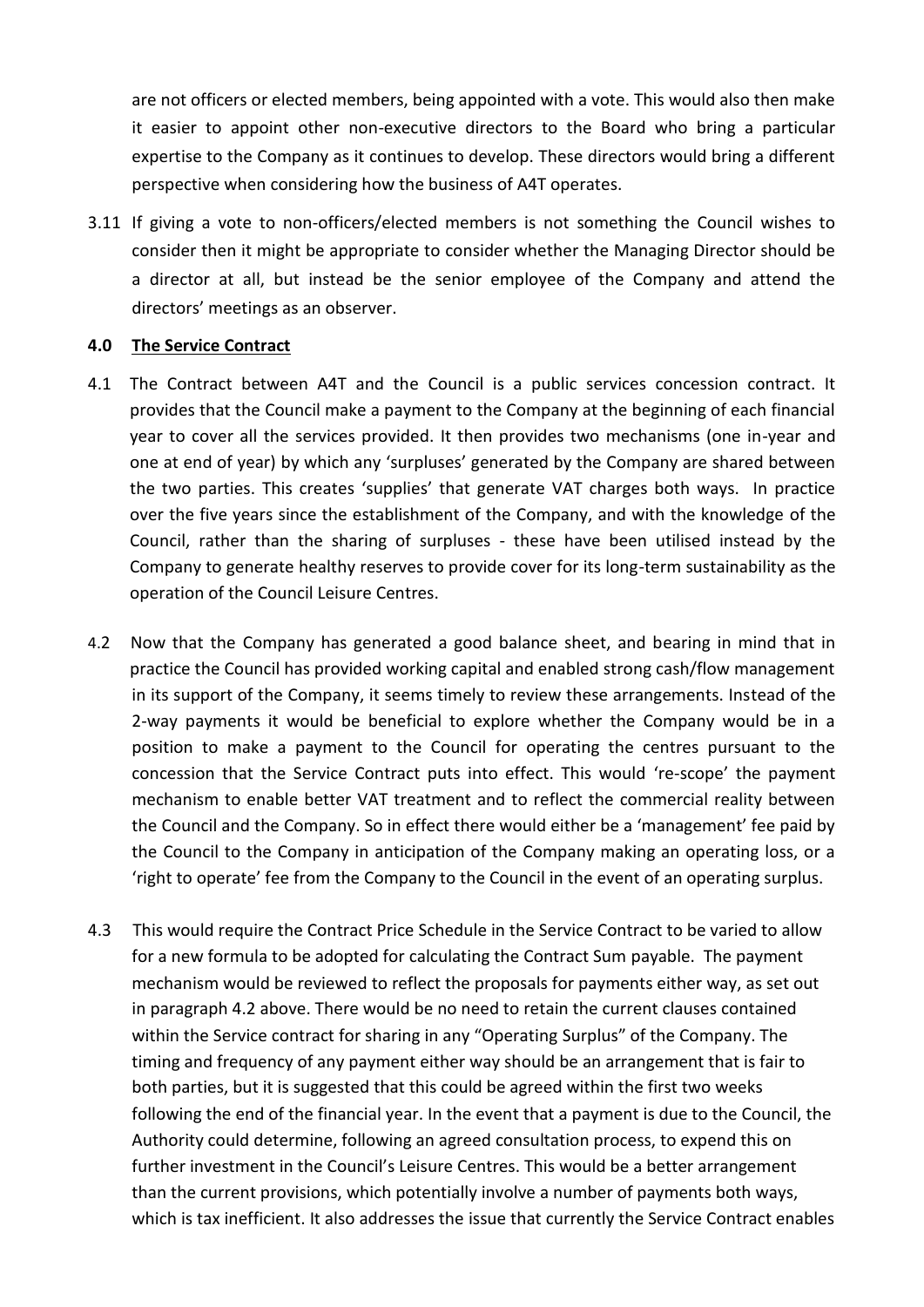the Company to direct the Council on what it spends shared surpluses on – which is inappropriate within the confines of a "Teckal" relationship.

# **5.0 Training**

5.1 Once the governance of the Company is re-shaped in accordance with the recommendations contained within the report, it is suggested that training is provided both to the Council and the Company, at lead member and officer level, to ensure that there is a common understanding of how the Company is governed within the ambit of being a controlled local authority company, and the checks and balances in place for ongoing continued success in the business and the Services operated at the Council Leisure Centres.

# **6.0 Proposals**

**6.1** Based on the information contained in Sections 3 and 4 of this report, it is proposed that Leisure and Environment Committee approve the recommendations of this report in respect of the changes to the governance arrangements between the Council and Active4Today.

# **7.0 Equalities Implications**

7.1 There are no equality implications in respect of the various protected characteristic groups in connection with this proposal.

# **8.0 Financial Implications (FIN19-20/2014)**

- 8.1 Based on current arrangements the Council pays the management fee to Active4Today in two instalments, 50% at the beginning and 50% at the end of the financial year. The new arrangement would be one payment to or from Active4Today based on their operating outturn calculated as agreed in the management agreement.
- 8.2 The outturn for 2019/20 will be reviewed under the new arrangements and it is not expected at this time that the full 50% remaining management fee will be required.
- 8.3 The aspiration is the company will be self-sustainable. The £121,220 management fee budget for 2020/21 will be brought to Committee in January 2020 to be reviewed.
- 8.4 Regular reviews of Active4Today's management accounts will allow the Council's budget monitoring reports to accurately represent forecasted operating outturn to aid decision making.

## **9.0 Community Plan – Alignment to Objectives**

9.1 The provision of the Council's high quality and accessible leisure centres makes a significant contribution to the health and wellbeing of members of the community. Specifically the role that Active4Today performs for the Council by operating the leisure centres and sports development function attracts regular users each year thereby assisting the Council in the achievement of Objective 9, 'Improve the health and wellbeing of local residents, with a particular focus on narrowing the gap in healthy life expectancy and other health outcomes'.